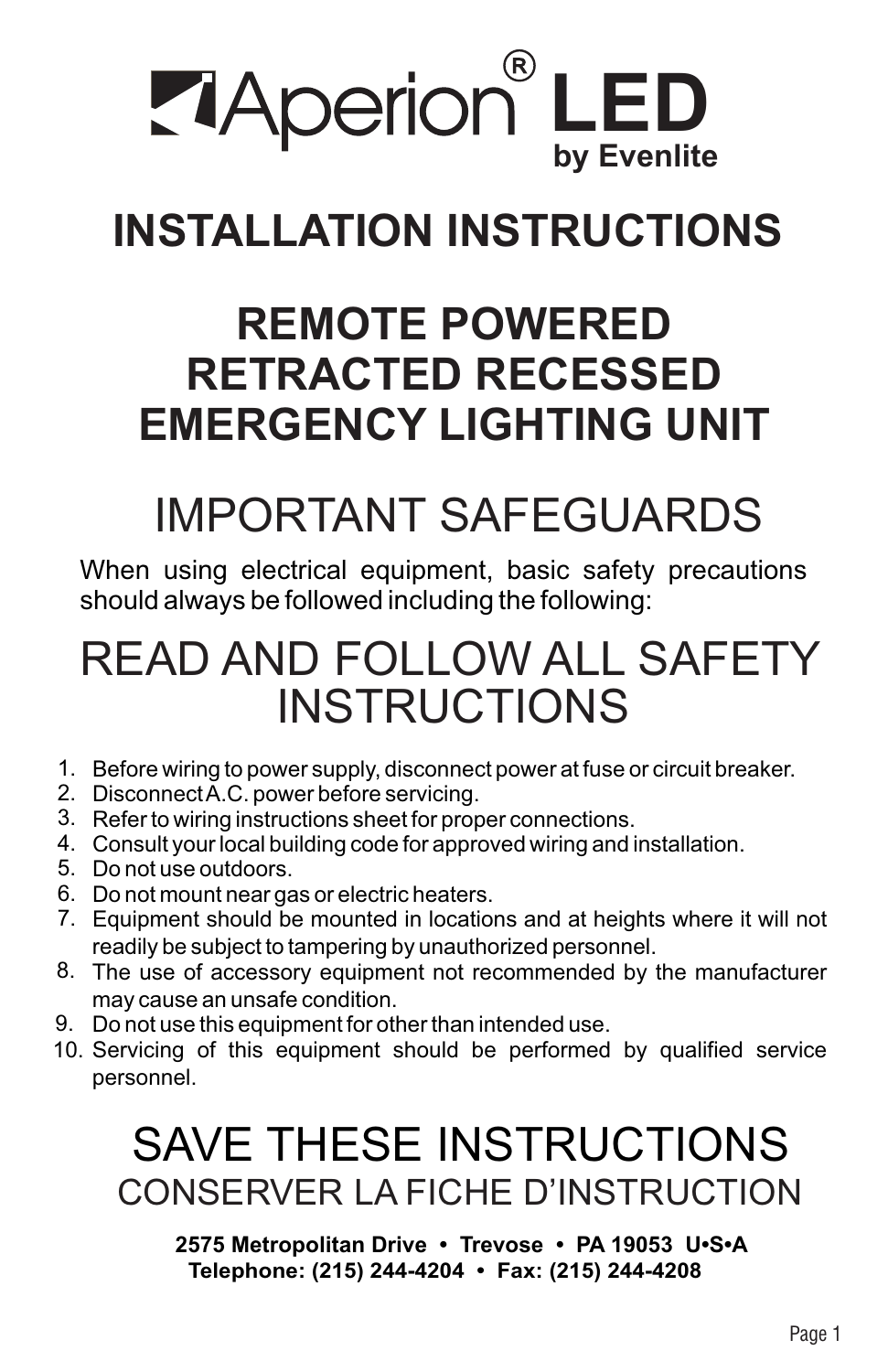

## **ROUGH-IN CEILING AND WALL MOUNT**

*SUPPORTING MEMBERS MUST BE ABLE TO SUPPORT A LOAD OF AT LEAST 25 LBS.*



Remove appropriate mounting knockouts on top, bottom or sides of backbox. Attach Bar Hangers to backbox using Bolts and Hanger Clamps supplied.

Using hardware supplied by others, attach to wood studs or joists with screws or nails, attach to metal studs with sheet metal screws with a minimum pullout rating of 25 lbs. Hanger bars will rest directly on drop ceiling T-Bars and can be secured by screws or wire (supplied by others). **UNIT IS APPROVED FOR TYPE IC INSTALLATION.**

Align backbox so lamphead opening is flush, or slightly behind inner surface of ceiling or wall.

#### **MAXIMUM MOUNTING HEIGHT 13 FEET**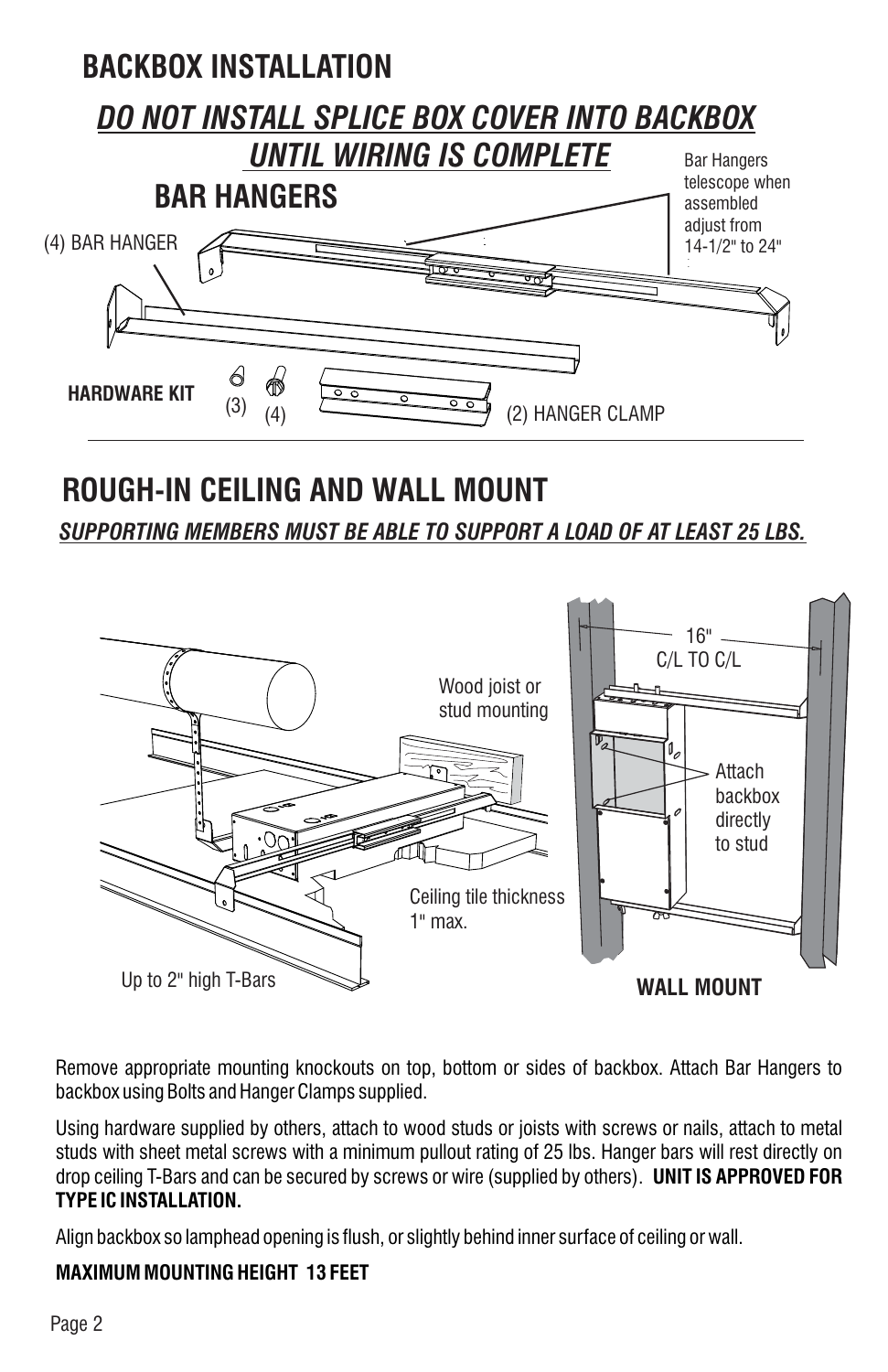### **CLOSE-IN CEILING AND WALL MOUNT**

DRY WALL:

Cutout hole in ceiling material should be 5-1/4" high by 5- 1/2" wide. Align backbox so lamphead opening is flush, or slightly behind inner ceiling or wall surface.

WET WALL:

Plaster flush up against lamphead opening.

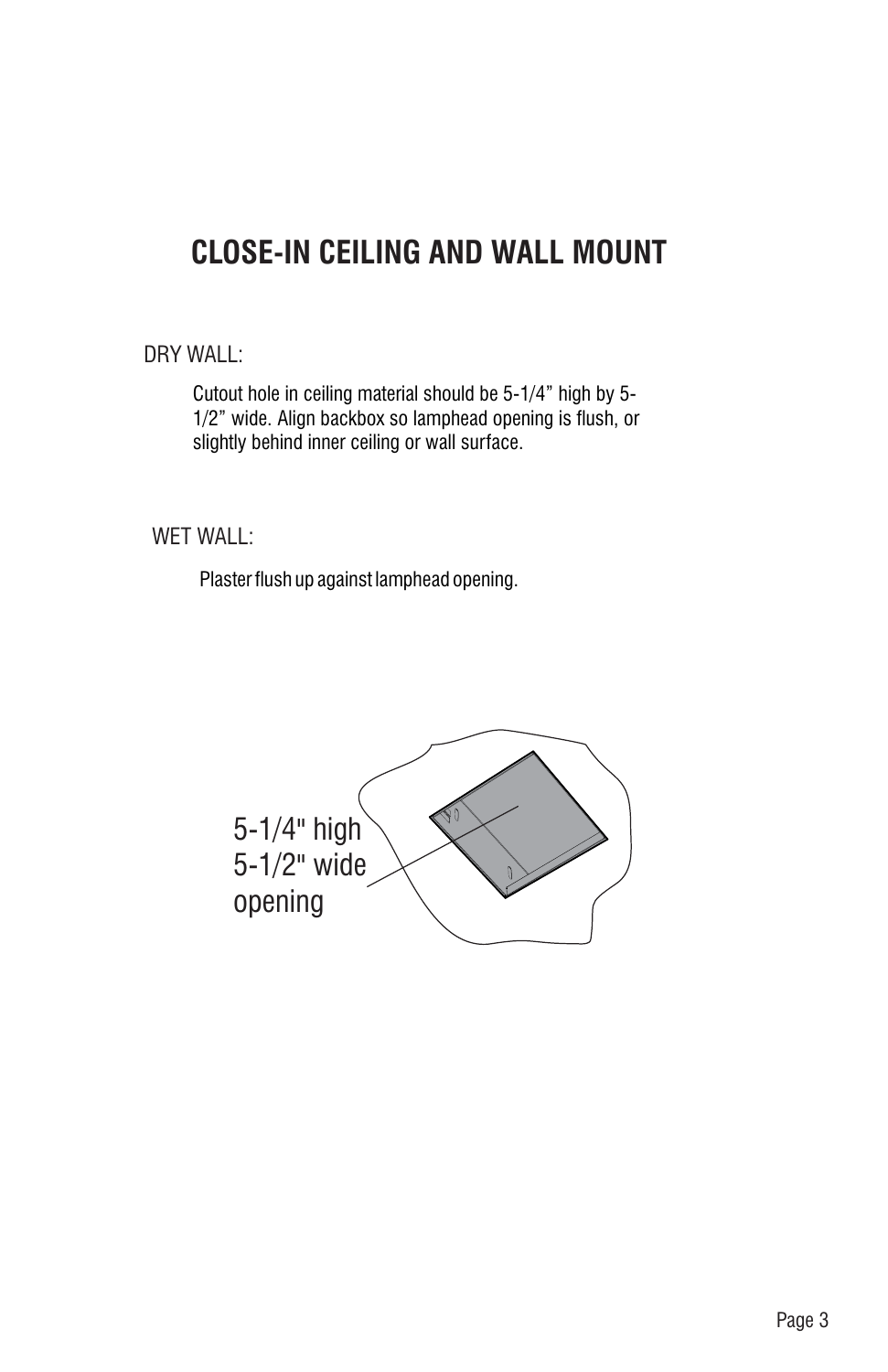## **WIRING INSTRUCTIONS BEFORE MAKING CONNECTIONS,**

## **DE-ENERGIZE BRANCH CIRCUIT AT BREAKER PANEL**

This unit contains two transformers identified as the BACKUP and UTIL.

The LEDs are powered from the BACKUP transformer. The BACKUP supply must provide power during a UTILITY power outage. The UTIL transformer is used to provide an indication of a UTILITY power outage when the BACKUP supply is on, regardless of the state of utility power.

Connectons to the input wires of the transformers depend upon the applications outlined below.

#### **When BACKUP supply is normally off and only turns on during a utility power outage, such as from the normally off output of an inverter or a generator.**

- 1. Connect BACKUP supply neutral to the BACKUP transformer White lead.
- 2. If BACKUP supply is 120V, connect BACKUP 120V to the BACKUP transformer Black lead. If BACKUP supply is 277V, connect BACKUP 277V to the BACKUP transformer Orange lead. USE ONLY ONE OF THE SUPPLY LEADS (ORANGE OR BLACK). CAP UNUSED LEAD.
- 3. Cap all three leads of the UTIL transformer.

#### **When BACKUP supply is normally on regardless of the state of utility power:**

- 1. Connect BACKUP supply neutral to the BACKUP transformer White lead.
- 2. If BACKUP supply is 120V, connect BACKUP 120V to the BACKUP transformer Black lead. If BACKUP supply is 277V, connect BACKUP 277V to the BACKUP transformer Orange lead. USE ONLY ONE OF THE SUPPLY LEADS (ORANGE OR BLACK). CAP UNUSED LEAD.
- 3. Connect UTILITY supply (without emergency backup) neutral to the UTIL transformer White lead.
- 4. If UTILITY supply is 120V, connect UTILITY 120V to the UTIL transformer Black lead. If UTILITY supply is 277V, connect UTILITY 277V to the UTIL transformer Orange lead. USE ONLY ONE OF THE SUPPLY LEADS (ORANGE OR BLACK). CAP UNUSED LEAD.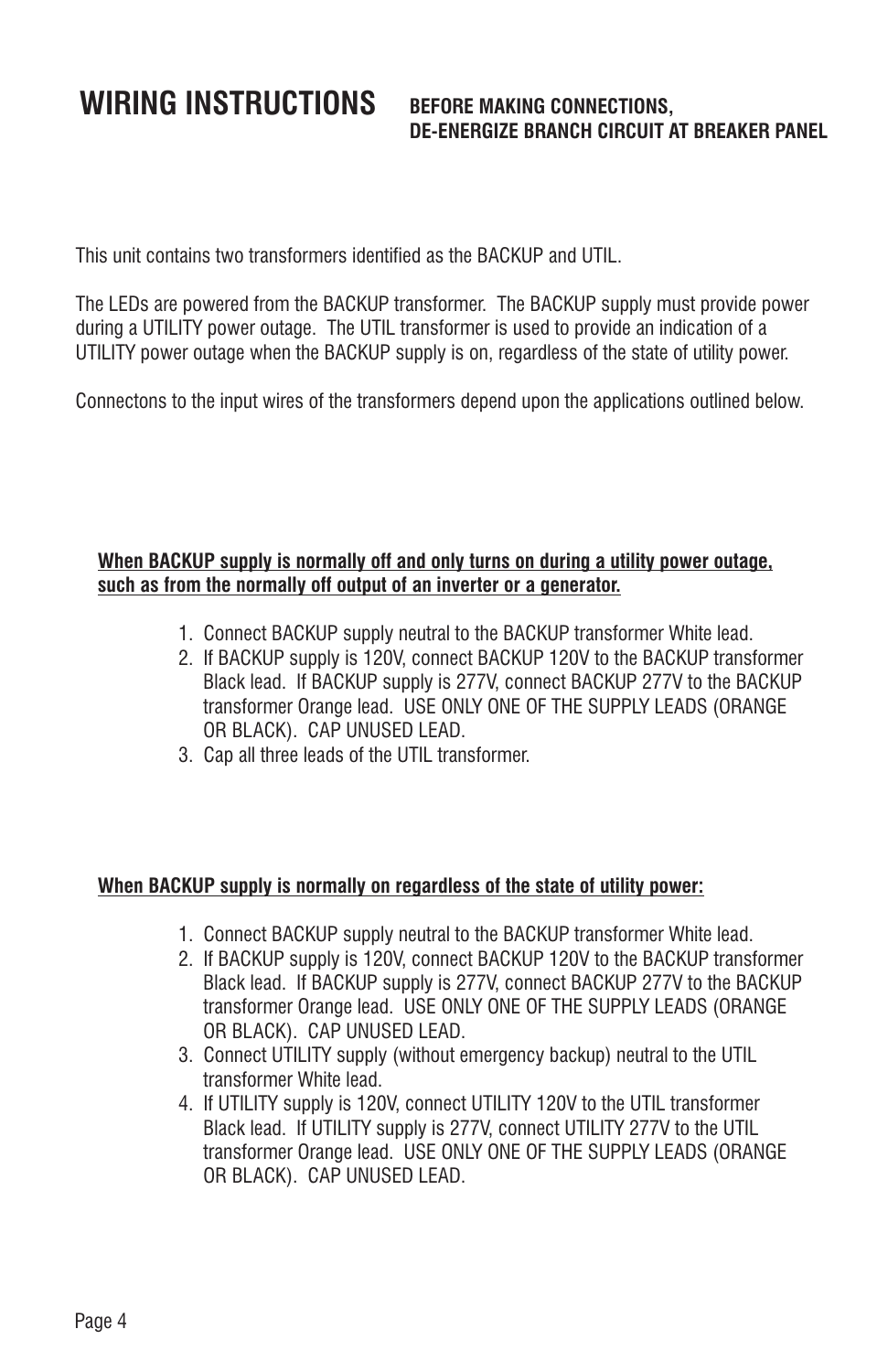Select and remove desired knockout(s) for AC power input with at least 6" of AC power leads extending into backbox. Secure cable with approved wire clamp and make connections using wire nuts supplied. Connect wires per local codes. Connect to transformer as follows:



**BLACK** Lead for **120V** or **ORANGE** Lead for **277V** (CAP UNUSED LEAD)

**WHITE** Lead for **Neutral**

Connect **GREEN/YELLOW** Lead for **GROUND**. Dress AC and Ground wires down to bottom of backbox.



**DO NOT REAPPLY POWER UNTIL FINAL SETUP**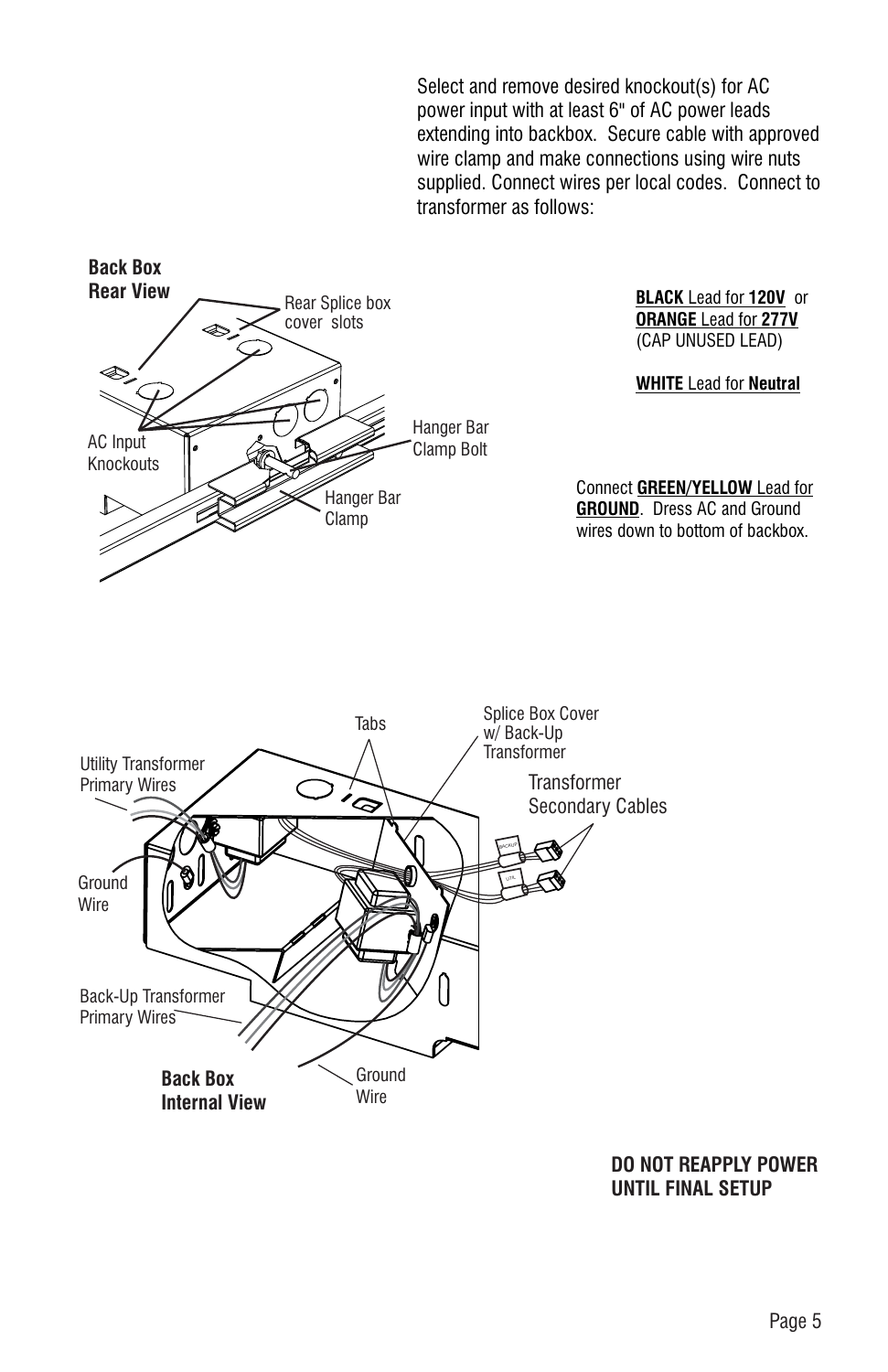## **INSTALL SPLICE BOX COVER**

Feed both transformer secondary cables (with connectors) through hole in splice box cover and insert tabs into slots on the rear of the back box. Snap front tabs into slots on the top, front flange of the backbox.

### **LAMPHEAD INSTALLATION**

Connect both of the 3 pin Transformer Secondary Cables to specifically marked sockets on Printed Circuit Board.



**Attach Back-Up Transformer 3 Pin Plug to PC board connector marked "BACK-UP"**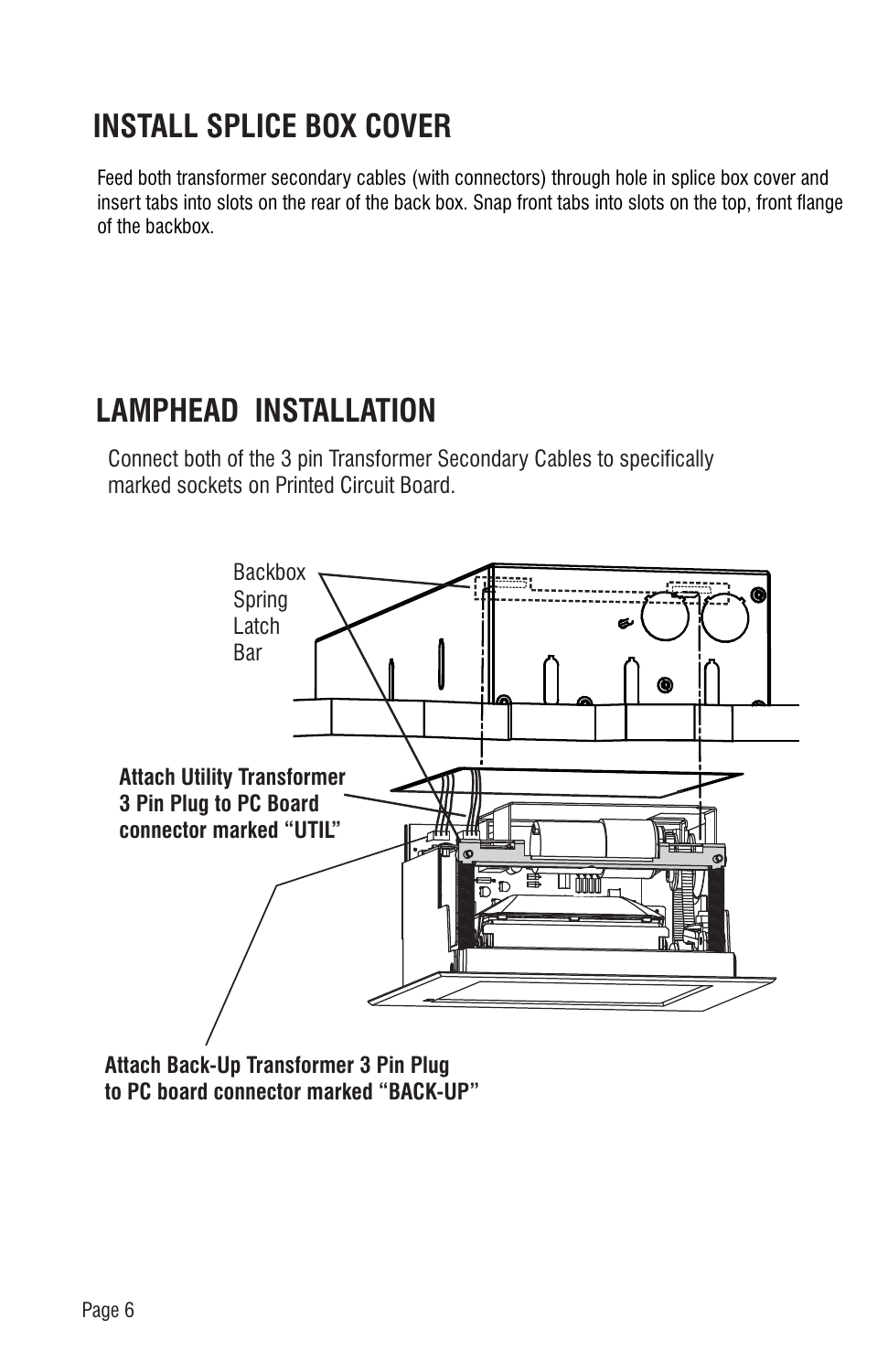Install lamphead by first locating in place in Backbox opening.

With pivoting door held open, insert Phillips screwdriver tip into center hole in Spring Latch Bar, push down and forward to engage bar under two formed latch tabs in rear of Backbox.

Transformer secondary cables must be trapped behind Latch Bar to prevent interference with pivoting door.



### Spring Latch Bar

Insert Phillips screwdriver into hole as shown, push down and forward to engage latches.

Latch Tabs